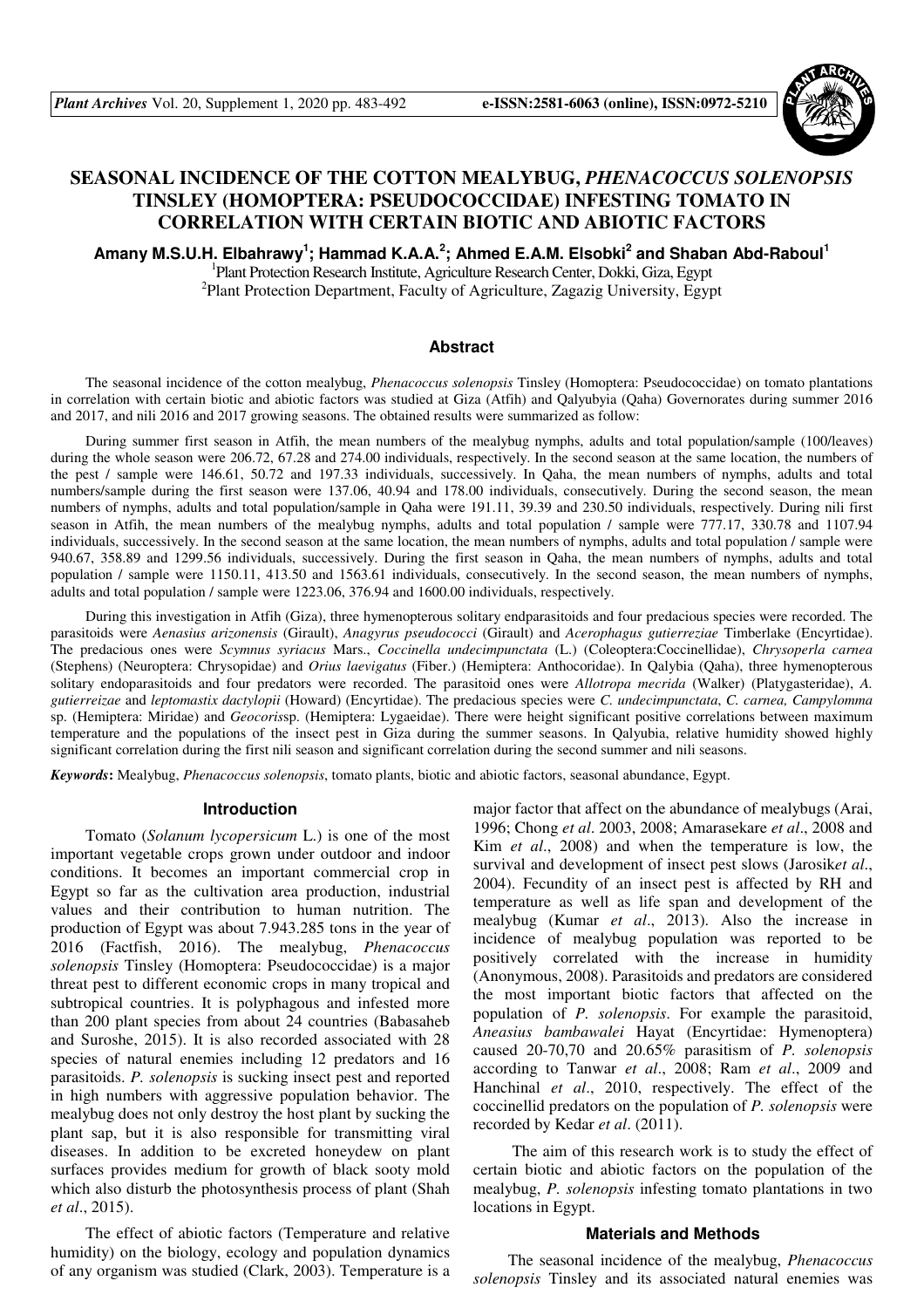conducted during nili and summer seasons of 2016 and 2017 successive years on tomato, *Solanum lycopersicum* L. plantations at Giza (Atfih) and Qalyubyia (Qaha) Governorates. Gold stone cv. and Elisa cv. were cultivated in Giza and Qalyubyia, respectively. The cultivation dates in summer seasons were during the first and second weeks of March in Giza and Qalyubyia, respectively. In nili seasons, tomato was cultivated during the second and third weeks of August in Giza and Qalyubyia, respectively. The cultivated area in each location during each summer and nili seasons was about 1050m<sup>2</sup>. Each area was divided into four equal replicates. The tomato plantations received normal agricultural practices and were not subjected to any chemical control application.

Samples of 100 leaves, twenty five ones of each replicate, were taken weekly at random throughout the seasons of the study. The collected samples were packed in paper bags, transferred to the laboratory and examined by the aid of a needle using a stereoscopic microscope at the laboratory of the Scale Insects and Mealybugs Division, Plant Protection Research Institute, Agriculture Research Center. Alive stages (nymphs and adults) of the insect pest and natural enemies were categorized and the counts were recorded. Specimens were enclosed in glass jars (15 cm diameter and 20 cm height). The jars were covered with muslin held in position by a rubber band and checked daily. The predators and parasitoids were separated from the collecting leaves parts during the initial examinations. The predacious and parasitic species were identified by last author of the manuscript. Population fluctuations of the mealybug and its natural enemies (predators and parasitoids) were estimated during the period of investigation.

The main weather factors, maximum temperature (Max. Temp.), minimum temperature (Min. Temp.) and relative humidity (RH %) corresponding to the sampling periods was recorded to determine their effects on the population densities of the mealybug. The weekly records of these weather factors in Giza (Atfih) and Qalyubyia (Qaha) Governorates were obtained from Central Laboratory for Agricultural Climate (CLAC), Agricultural Research Center, Dokki, Giza, Egypt.

Simple correlation (r), partial regression (b) and explained variance (E.V. %) values were calculated to obtain information about the relationship between the number of individuals / sample and the mean records of the three tested weather factors. The obtained results were statistically analysed using Costat software program (SAS Institute, 2009).

### **Results and Discussion**

**Seasonal incidence of the mealybug,** *Phenacoccus solenopsis* **Tinsley and its associated natural enemies:** 

### **(a) Summer seasons:**

### **(i) In Atfih (Giza)**

As shown in Tables (1 and 2), the seasonal abundance of *P. solenopsis* on tomato plantations was evaluated asnumbers of the pest (adults and nymphs) per sample (100 leaves).

In the first season (2016), data obtained in Table (1) clear that the infestation began to appear on  $3<sup>rd</sup>$  April with 13 nymphs and 28 adults/sample. Then, the infestation was

fluctuated with a general tendency to increase. It attained the highest levels of 689 nymphs and 156 adults/sample on  $26<sup>th</sup>$ June. Thereafter, the population of the pest was decreased gradually to reach 14 nymphs and 12 adults/sample on  $31<sup>st</sup>$ July. The total number of the pest (nymphs and adults) was increased gradually to reach the highest level of 854 individuals/sample on 26<sup>th</sup>June .Afterward, the total population of the pest was decreased gradually to attain the lowest level of 26 individuals/sample on  $31<sup>st</sup>$  July. The mean numbers of nymphs, adults and total population/sample during the whole season were 206.72, 67.28 and 274.00 individuals, respectively.

Three parasitoids and four predators species were recorded during the study (Tables 1 and 2). The parasitoids were *Aenasius arizonenis* (Girault), *Anagyrus pseudococci* (Girault) and *Acerophagus gutierreziae* Timberlake (Hymenoptera: Encyrtidae). All previously mentioned species are solitary endoparasitoids.

The predacious species were *Scymnus syriacus* Mars., *Coccinella undecimpunctata* (L.) (Coleoptera: Coccinellidae), *Chrysoperla carnea* (Stephens) (Neuroptera: Chrysopidae) and *Oruis laevigatus* (Fiber.) (Hemiptera: Anthocoridae). The highest number of *A. arizonensis*, 19 individuals/sample, was recorded on 19<sup>th</sup> June. A. *pesudococci* reached the highest level of 11 individuals / sample on 8<sup>th</sup> May. *A. gutierreziae* attained the highest number of 16 individuals/sample on 22<sup>nd</sup> May. The mean numbers of *A. arizonensis*, *A. pseudococci* and *A. gutierreziae*/sample during the whole season were 5.39, 1.89 and 4.06 individuals, successively.

*S. syriacus* was the most predominant predator, attained the highest number of 37 individuals/sample on  $5<sup>th</sup>$  June. *C*. *carnea* was recorded only during the period from 5<sup>th</sup> till 19<sup>th</sup> June, with the highest level of eight individuals/sample on 19<sup>th</sup> June. *C. undecimpunctata* was found during the period from  $1<sup>st</sup>$  till  $22<sup>nd</sup>$  May, with the highest number of nine individuals/sample on 22nd May. *O. laevigatus* was recorded during the period from  $1<sup>st</sup>$  till  $22<sup>nd</sup>$  May, with the highest number of nine individuals/ sample on  $8<sup>th</sup>$  May. The mean numbers of *S. syriacus*, *C. carnea*, *C. undecimpunctata* and *O*. *laevigatus /* sample during the whole season were 12.78, 1.00, 1.11 and 1.44 individuals, respectively.

In the second season (2017), results in Table (2) indicated that the infestation was observed as in the first season during the period extended from  $3<sup>rd</sup>$  April till  $31<sup>st</sup>$  July. The number of nymphs was increased gradually, attained the highest number of  $458$  individuals/sample on  $26<sup>th</sup>$  June, Afterward, the population of the nymphs was decreased gradually to record 13 individuals/sample on  $31<sup>st</sup>$  July. The number of adults was increased gradually to record the highest level of 104 individuals  $\ell$  sample on  $26<sup>th</sup>$  June. Then, it decreased gradually to record one individual/sample on  $31<sup>st</sup>$ July. Concerning the total population of the mealybug (nymphs and adults), the highest number of 562 individuals/sample was found on  $26<sup>th</sup>$  June. Thereafter, the population of the pest was decreased gradually to record the lowest value of 14 individuals/sample on  $31<sup>st</sup>$  July. The mean numbers of nymphs, adults and total population of the pest/sample during the whole season were 146.61, 50.72 and 197.33 individuals, respectively.

The parasitoid, *A. arizonensis* was recorded during the period from  $8<sup>th</sup>$  May till  $3<sup>rd</sup>$  July, with the highest number of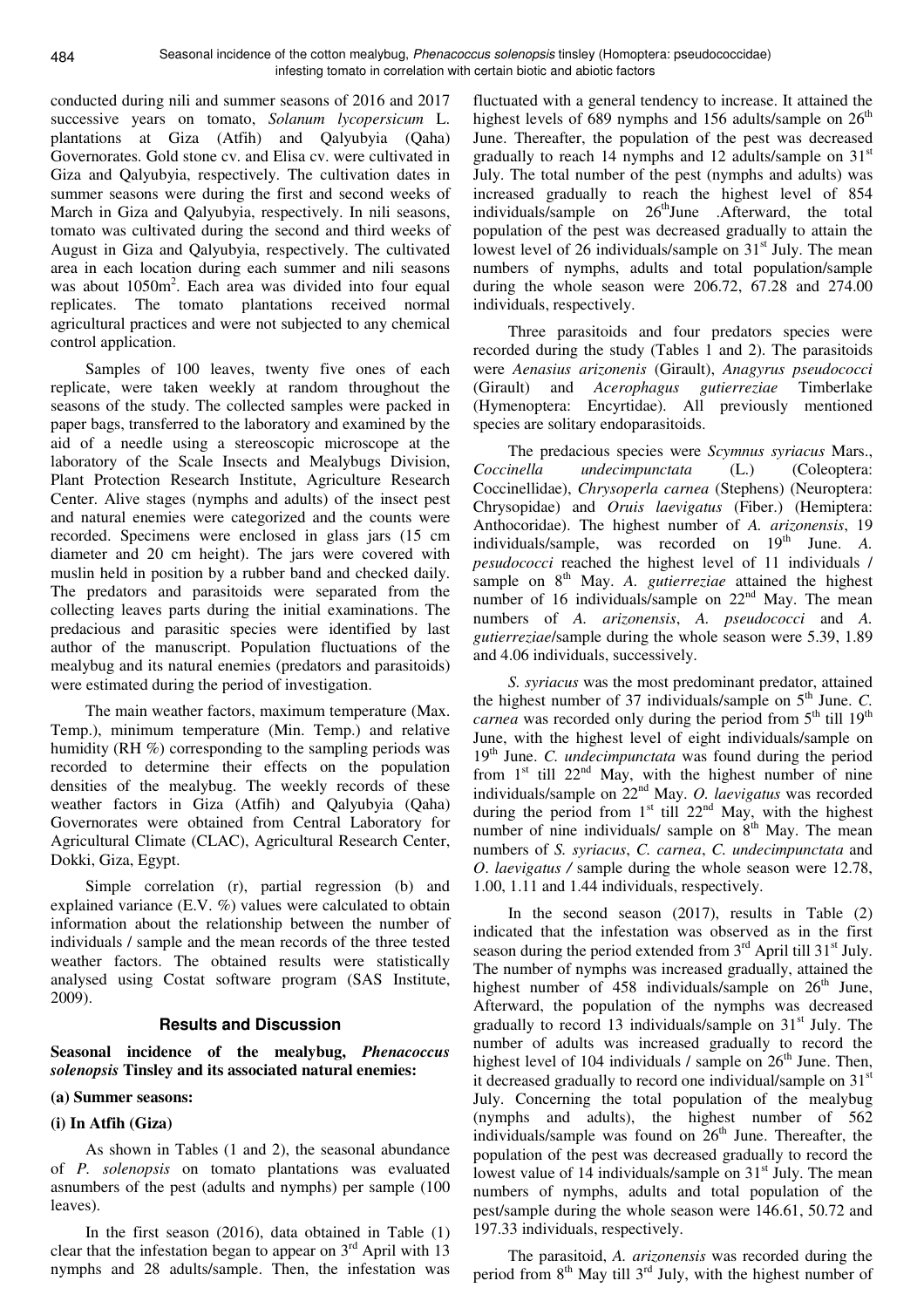12 individuals / sample on 26<sup>th</sup> June. A. *pseudococci* was reported only during the period from  $24<sup>th</sup>$  April till  $15<sup>th</sup>$  May, with the highest number of eight individuals/sample on  $8<sup>th</sup>$ May. *A. gutierreziae* was recorded during the period from 8<sup>th</sup>

May till  $19<sup>th</sup>$  June, attained its highest level of 17 individuals / sample on 22th May. The mean numbers of *A. arizonensis*, *A .pseudococci* and *A. gutierreziae* / sample during the whole season were 3.50, 0.78 and 3.94 individuals, respectively.

**Table 1 :** Seasonal abundance of *Phenacoccus solenopsis* Tinsley infested tomato and its associated natural enemies in Atfih (Giza) in summer season during 2016

|           |                            | <b>No. of Population</b> |        |                    | <b>No. of Parasitiods</b> |                    |                |                 | <b>No. of Predators</b>                                                         |                | Temp. <sup>o</sup> C |            |        |
|-----------|----------------------------|--------------------------|--------|--------------------|---------------------------|--------------------|----------------|-----------------|---------------------------------------------------------------------------------|----------------|----------------------|------------|--------|
| Date      | <b>Nymphs</b> Adults Total |                          |        | $\boldsymbol{A}$ . | A.                        | $\boldsymbol{A}$ . | S.             | $\mathcal{C}$ . | C.                                                                              | 0.             | <b>Max.</b> Min.     |            | $RH$ % |
|           |                            |                          |        |                    |                           |                    |                |                 | arizonensis pseudococci gutierreziae syriacus carnea undecimpunctata laevigatus |                |                      |            |        |
| Apr., $3$ | 13                         | 28                       | 41     | $\theta$           | $\theta$                  | 0                  | 0              | $\Omega$        | $^{(1)}$                                                                        | $\theta$       | 28.5                 | 17.5       | 54.9   |
| 10        | 24                         | 16                       | 40     | $\Omega$           | $\theta$                  |                    | $\overline{0}$ | $\theta$        | $\theta$                                                                        | $\Omega$       | 29.1                 | 18.0       | 40.7   |
| 17        | 56                         | 20                       | 76     | $\overline{0}$     | $\theta$                  | 4                  | $\overline{0}$ | $\overline{0}$  | $\overline{0}$                                                                  | $\mathbf{0}$   | 29.4                 | 20.0       | 47.3   |
| 24        | 77                         | 34                       | 111    | $\Omega$           | 6                         | 5                  | $\overline{0}$ | $\overline{0}$  | $\overline{0}$                                                                  | $\Omega$       | 30.5                 | 21.3       | 41.5   |
| May,1     | 86                         | 56                       | 142    | 1                  | 8                         | 9                  | 7              | $\overline{0}$  |                                                                                 | 4              | 31.4                 | 23.0       | 40.6   |
| 8         | 113                        | 61                       | 174    | 3                  | 11                        | 9                  | 12             | $\overline{0}$  | 4                                                                               | 9              | 31.6                 | 24.1       | 44.5   |
| 15        | 140                        | 64                       | 204    | 7                  | 5                         | 14                 | 15             | $\theta$        | 6                                                                               | 8              | 32.2                 | 23.8       | 37.6   |
| 22        | 185                        | 70                       | 255    | 8                  | $\mathbf{2}$              | 16                 | 27             | $\theta$        | 9                                                                               | 5              | 33.4                 | 21.5       | 42.5   |
| 29        | 234                        | 82                       | 316    | 9                  |                           | 11                 | 32             | $\overline{0}$  | $\theta$                                                                        | $\Omega$       | 35.9                 | 24.8       | 47.2   |
| Jun., $5$ | 357                        | 91                       | 448    | 10                 |                           | $\overline{2}$     | 37             | 5               | $\theta$                                                                        | $\overline{0}$ | 38.9                 | 26.1       | 37.3   |
| 12        | 459                        | 111                      | 570    | 11                 | $\theta$                  |                    | 24             | 5               | $\overline{0}$                                                                  | $\Omega$       | 39.8                 | 24.5       | 41.6   |
| 19        | 568                        | 134                      | 702    | 19                 | $\Omega$                  |                    | 23             | 8               | $\theta$                                                                        | $\theta$       | 40.0                 | 24.9       | 47.1   |
| 26        | 689                        | 156                      | 845    | 16                 | $\Omega$                  | $\overline{0}$     | 22             | $\theta$        | $\theta$                                                                        | $\Omega$       | 41.2                 | 24.9       | 52.6   |
| Jul., $3$ | 475                        | 101                      | 576    | 8                  | $\overline{0}$            | $\boldsymbol{0}$   | 15             | $\overline{0}$  | $\overline{0}$                                                                  | $\mathbf{0}$   | 41.6                 | 25.0       | 59.0   |
| 10        | 121                        | 94                       | 215    | 5                  | $\Omega$                  | $\overline{0}$     | 9              | $\overline{0}$  | $\theta$                                                                        | $\Omega$       | 38.6                 | 25.2       | 59.8   |
| 17        | 65                         | 57                       | 122    | 0                  | $\theta$                  | $\boldsymbol{0}$   | $\overline{4}$ | $\overline{0}$  | $\overline{0}$                                                                  | $\theta$       | 37.9                 | 25.7       | 55.1   |
| 24        | 45                         | 24                       | 69     | $\theta$           | $\Omega$                  | $\boldsymbol{0}$   | 3              | $\theta$        | $\theta$                                                                        | $\Omega$       | 38.5                 | 26.1       | 55.8   |
| 31        | 14                         | 12                       | 26     | $\Omega$           | $\Omega$                  | $\overline{0}$     | $\Omega$       | $\overline{0}$  | $\Omega$                                                                        | $\Omega$       | 38.1                 | 26.5       | 58.8   |
| Total     | 3721                       | 1211                     | 4932   | 97                 | 34                        | 73                 | 230            | 18              | 20                                                                              | 26             |                      | 636.6422.9 | 863.6  |
| Mean      | 206.72                     | 67.28                    | 274.00 | 5.39               | 1.89                      | 4.06               | 12.78          | 1.00            | 1.11                                                                            | 1.44           | 35.4                 | 23.5       | 48.0   |

**Table 2 :** Seasonal abundance of *Phenacoccus solenopsis* Tinsley infested tomato and its associated natural enemies in Atfih (Giza) in summer season during 2017

|           |                            | <b>No. of Population</b> |        |                | <b>No. of Parasitiods</b> |                  |                |                 | <b>No. of Predators</b>                                                               |                | Temp. <sup>o</sup> C |             |        |
|-----------|----------------------------|--------------------------|--------|----------------|---------------------------|------------------|----------------|-----------------|---------------------------------------------------------------------------------------|----------------|----------------------|-------------|--------|
| Date      | <b>Nymphs Adults Total</b> |                          |        | A.             | A.                        | A.               | S.             | $\mathcal{C}$ . | C.                                                                                    | 0.             |                      | Max. Min.   | $RH$ % |
|           |                            |                          |        |                |                           |                  |                |                 | arizonensis  pseudococci  gutierreziae  syriacus  carnea  undecimpunctata  laevigatus |                |                      |             |        |
| Apr., 3   | 9                          | 22                       | 31     | $\Omega$       | $\Omega$                  | $\overline{0}$   | $^{(1)}$       | $\overline{0}$  | 0                                                                                     | $\Omega$       | 28.6                 | 18.0        | 51.1   |
| 10        | 21                         | 17                       | 38     | $\Omega$       | $\theta$                  | $\overline{0}$   | $\overline{0}$ | $\overline{0}$  | $\overline{0}$                                                                        | $\Omega$       | 29.7                 | 18.8        | 52.9   |
| 17        | 43                         | 21                       | 64     | $\theta$       | $\overline{0}$            |                  | $\overline{0}$ | $\theta$        | $\theta$                                                                              | $\Omega$       | 29.9                 | 22.0        | 50.7   |
| 24        | 55                         | 31                       | 86     | $\overline{0}$ |                           | 6                | $\overline{0}$ | $\overline{0}$  | $\overline{2}$                                                                        | $\Omega$       | 31.3                 | 22.3        | 32.6   |
| May, 1    | 75                         | 45                       | 120    | $\overline{0}$ | 4                         | 11               | $\overline{0}$ | $\overline{0}$  | 7                                                                                     | $\overline{2}$ | 31.9                 | 24.0        | 38.4   |
| 8         | 96                         | 50                       | 146    |                | 8                         | 12               |                | $\overline{0}$  | 10                                                                                    | 4              | 32.4                 | 24.5        | 42.1   |
| 15        | 110                        | 57                       | 167    | 4              |                           | 15               | 4              | $\overline{0}$  | 12                                                                                    | 5              | 32.5                 | 24.8        | 29.3   |
| 22        | 123                        | 59                       | 182    | 6              | $\overline{0}$            | 17               | 8              | $\overline{0}$  | 15                                                                                    |                | 33.9                 | 25.1        | 35.3   |
| 29        | 187                        | 64                       | 251    | 8              | $\theta$                  | 6                | 10             | $\theta$        | 5                                                                                     |                | 36.4                 | 24.9        | 30.8   |
| Jun., 5   | 245                        | 76                       | 321    | 9              | $\overline{0}$            |                  | 14             | $\overline{0}$  | 3                                                                                     | $\Omega$       | 39.1                 | 25.4        | 34.7   |
| 12        | 256                        | 88                       | 344    | 9              | $\theta$                  |                  | 16             | 3               |                                                                                       | $\Omega$       | 40.1                 | 26.1        | 32.1   |
| 19        | 347                        | 93                       | 440    | 11             | $\overline{0}$            |                  | 71             | 4               | $\overline{0}$                                                                        | $\mathbf{0}$   | 40.8                 | 25.8        | 43.1   |
| 26        | 458                        | 104                      | 562    | 12             | $\overline{0}$            | $\overline{0}$   | 20             | $\overline{2}$  | $\overline{0}$                                                                        | $\Omega$       | 41.5                 | 26.9        | 44.2   |
| Jul., $3$ | 321                        | 76                       | 397    | 3              | $\overline{0}$            | $\overline{0}$   | 3              | $\theta$        | $\overline{0}$                                                                        | $\Omega$       | 41.7                 | 27.0        | 44.7   |
| 10        | 210                        | 61                       | 271    | $\overline{0}$ | $\theta$                  | $\overline{0}$   |                | $\overline{0}$  | $\theta$                                                                              | $\mathbf{0}$   | 39.4                 | 26.1        | 45.7   |
| 17        | 47                         | 42                       | 89     | $\theta$       | $\theta$                  | $\overline{0}$   |                | $\theta$        | $\theta$                                                                              | $\Omega$       | 38.1                 | 26.4        | 42.6   |
| 24        | 23                         | 6                        | 29     | $\overline{0}$ | $\overline{0}$            | $\boldsymbol{0}$ |                | $\overline{0}$  | $\overline{0}$                                                                        | $\mathbf{0}$   | 39.0                 | 26.8        | 49.2   |
| 31        | 13                         |                          | 14     | $\Omega$       | $\theta$                  | $\overline{0}$   | $\Omega$       | $\overline{0}$  | $\theta$                                                                              | $\Omega$       | 39.2                 | 26.8        | 50.0   |
| Total     | 2639                       | 913                      | 3552   | 63             | 14                        | 71               | 150            | 9               | 55                                                                                    | 13             |                      | 645.5 441.7 | 749.3  |
| Mean      | 146.61                     | 50.72                    | 197.33 | 3.50           | 0.78                      | 3.94             | 8.33           | 0.50            | 3.06                                                                                  | 0.72           |                      | 35.9 24.5   | 41.6   |

*S. syriacus* was found during the period from 8<sup>th</sup> May till  $24<sup>th</sup>$  July. The predator reached the highest number of 71 individuals / sample on 19<sup>th</sup> June. *C. carnea* was recorded only during the period from  $12<sup>th</sup>$  till  $26<sup>th</sup>$  June, with four individuals / sample on 19th June. *C. undecimpunctata* was recorded during the period from 24<sup>th</sup>Aprill till 12<sup>th</sup> June, recording the highest value of 15 individuals / sample on 22nd May. *O. laevigatus* was observed during the period from 1<sup>st</sup>

May till  $29<sup>th</sup>$  May, with five individuals / sample on  $15<sup>th</sup>$ May. The mean numbers of *S. syriacus*, *C. carnea*, *C. undecimpunctata* and *O. laevigatus* / sample during the whole season were 8.33, 0.50, 3.06 and 0.72 individuals, successively.

The correlations between maximum temperature and total number of the mealybug during the two seasons (Table 9) were positive highly significant where (r) values were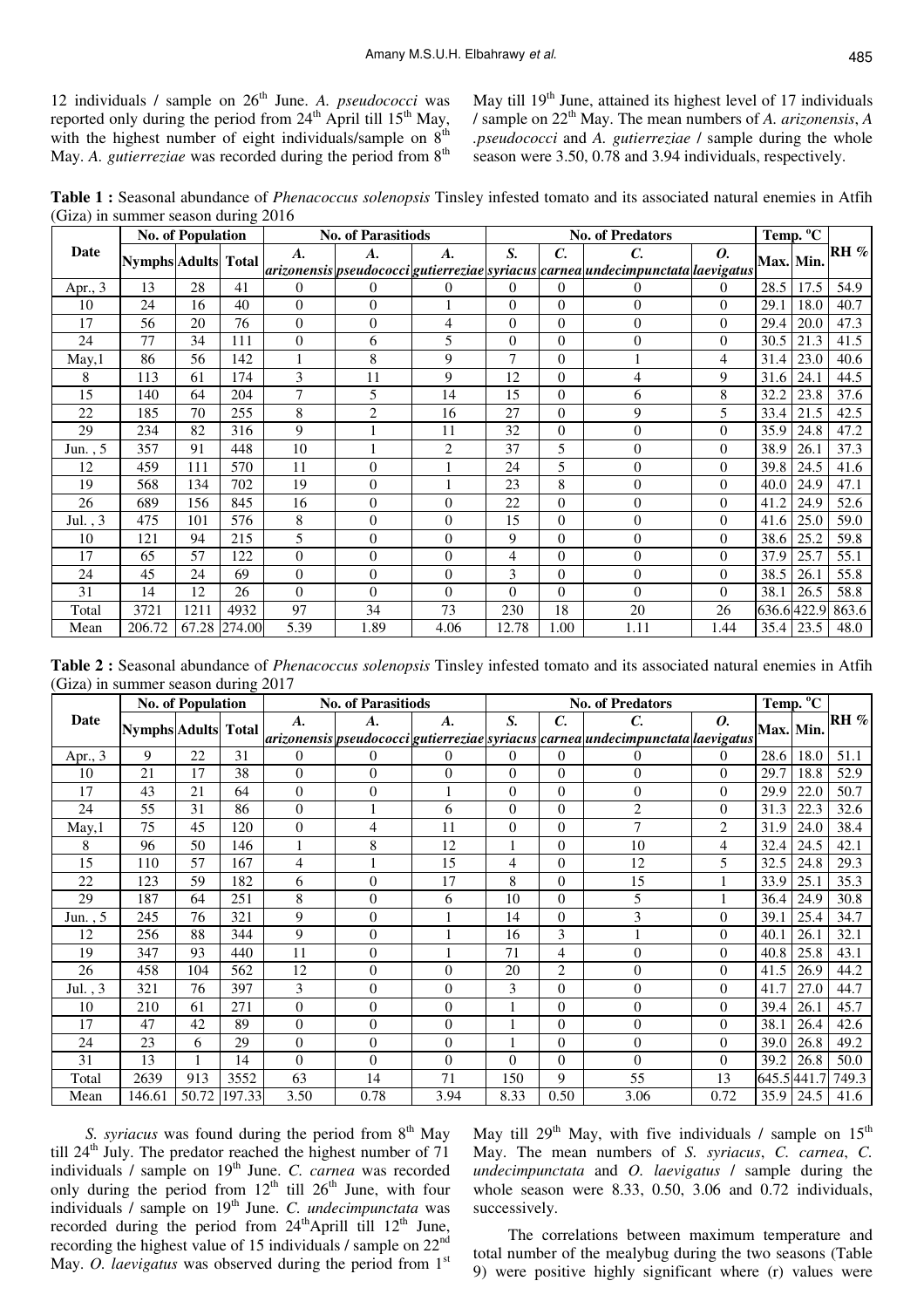0.699 and 0.681, respectively. Minimum temperature showed positive significant effect on the population of the pest during the second season  $(r = 0.513)$ . The maximum temperature, minimum temperature and relative humidity affected the mealybug populations by 75.95 and 60.74% during the first and second seasons, successively.

## **(ii) In Qaha (Qalyubyia):**

During the first season (2016), the infestation with the mealybug was found during the period extended from 5<sup>th</sup> April till  $2<sup>nd</sup>$  August (Table 3). The nymphal population was increased gradually to attain its highest level of 350 individuals  $\ell$  sample on  $21<sup>st</sup>$  June. Then, decreased gradually, recording 27 nymphs / sample on 2nd August. As in nymphal population, the number of adults was increased to reach the highest level of 80 individuals / sample on 21<sup>st</sup> June. Afterward, the adult population was decreased gradually to record its lowest value of five individuals / sample on 2nd August. The total population of the mealybug reached the highest number of 430 individuals / sample on  $21<sup>st</sup>$  June. The mean numbers of nymphs, adults and total population of the mealybug / sample during the whole season were 137.06, 40.94 and 178.00 individuals, respectively.

The recorded parasitoid species (Table 3) were *Allotropamecrida* (Walker) (Hymenoptera: Platygastridae), *A. gutierreziae* and *Leptomastix dactylopii* Howard (Hymenoptera: Encyrtidae). These are solitary endoparasitoids. *Campylomma* sp. (Hemiptera: Miridae), *C. undecimpunctata*, *C. carnea* and *Geocoris* sp. (Hemiptera: Lygaeidae) were recorded as predacious species (Table 3).

A. *mecrida* was observed during the period from 10<sup>th</sup>, May till  $5<sup>th</sup>$  July, with the highest number of 17 individuals / sample on 21<sup>st</sup> June. *A. guteirreziae* was recorded from 19<sup>th</sup> April to  $24<sup>th</sup>$  May, attained the highest number of 13 individuals / sample on 10<sup>th</sup> May. *L. dactylopii* was reported during the period from  $26<sup>th</sup>$  April till  $21<sup>st</sup>$  June, recording the highest value of 15 individuals  $\ell$  sample on 24<sup>th</sup> May. The mean numbers of *A. mecrida*, *A. gutierreziae*and *L. dactylopii* / sample during the whole season were 4.22, 2.17 and 3.56 individuals, successively.

*Campylomma* sp. was recorded during the period from  $3<sup>rd</sup>$  May till 12<sup>th</sup> July, with the highest level of 23 individuals / sample on 21st June. *C. carnea* was reported during the period from  $7<sup>th</sup>$  June to  $12<sup>th</sup>$  July, recording the highest number of nine individuals  $\ell$  sample on  $28<sup>th</sup>$  June.  $C$ . *undecimpunctata* was found during the period from  $7<sup>th</sup>$  June till  $12<sup>th</sup>$  July, attain the highest number of nine individuals / sample on 28<sup>th</sup> June. *Geocoris* sp. was recorded from 26<sup>th</sup> April to  $21^{st}$  June, recording its highest value of eight individuals / sample on  $10<sup>th</sup>$  May. During the whole season, the mean numbers of *Campylomma* sp., *C. carnea*, *C. undecimpunctata* and *Gocoris* sp./sample were 6.83, 1.61, 3.28 and 1.78 individuals, respectively.

In the second season (2017), the same trend was noticed (Table 4). The infestation occurred during the period from  $5<sup>th</sup>$ April till  $2<sup>nd</sup>$  August. The number of nymphs was increased gradually to reach the highest level of 493 individuals / sample on 28<sup>th</sup> June. Then, the population was decreased gradually to record 34 individuals  $\overline{\smash{)}\ }$  sample on  $2^{\text{nd}}$  August. The adult population was increased to attain its highest number with 89 individuals / sample on  $28<sup>th</sup>$  June. Thereafter, the number of the adults was decreased gradually to record nine individuals / sample on  $2<sup>nd</sup>$  August. Concerning the total number of the mealybug, it increased gradually to reach the highest level of 582 individuals/sample on  $28<sup>th</sup>$  June. The mean numbers of nymphs, adults and total population of the mealybug / sample during the whole season were 191.11, 39.39 and 230.50 individuals, successively.

The parasitoid, *A. me*crida was recorded during the period from  $10^{th}$  May to  $12^{th}$  July, with the highest number of 28 individuals on 28th June (Table 4). *A. gutierreziae* was found during the period from  $26<sup>th</sup>$  April till  $7<sup>th</sup>$  June, recording the highest number of 11 individuals / sample on 24<sup>th</sup> May. *L. dactylopii* was reported during the period from  $19<sup>th</sup>$  April till  $28<sup>th</sup>$  June, with the highest value of 27 individuals / sample on  $24^{\text{th}}$  May. The mean numbers of *A*. *mecrida*, *A. gutierreziae*and *L. dactylopii* / sample during the whole season were 7.61, 2.72 and 7.11 individuals, respectively.

**Table 3 :** Seasonal abundance of *Phenacoccus solenopsis* Tinsley infested tomato and its associated natural enemies in Qaha (Qalyubyia) in summer season during 2016.

|           |                     | <b>No. of Population</b> |      |                    | <b>No. of Parasitiods</b>       |                  |                |                 | <b>No. of Predators</b> |                 | Temp. <sup>o</sup> C |             |        |
|-----------|---------------------|--------------------------|------|--------------------|---------------------------------|------------------|----------------|-----------------|-------------------------|-----------------|----------------------|-------------|--------|
| Date      |                     |                          |      | $\boldsymbol{A}$ . | А.                              | L.               | Campylomma     | $\mathcal{C}$ . | C.                      | <b>Geocoris</b> |                      |             | $RH$ % |
|           | Nymphs Adults Total |                          |      |                    | mecrida gutierreziae dactylopii |                  | sp.            |                 | carnea undecimpunctata  | sp.             | Max. Min.            |             |        |
| Apr., 5   | 14                  | 35                       | 49   | $\Omega$           | $\theta$                        | $\Omega$         | $\theta$       | $\overline{0}$  | 0                       | $\theta$        | 30.6                 | 18.0        | 54.8   |
| 12        | 34                  | 27                       | 61   | $\Omega$           | $\overline{0}$                  | $\Omega$         | $\mathbf{0}$   | $\Omega$        | $\overline{0}$          | $\Omega$        | 25.3                 | 15.3        | 44.5   |
| 19        | 50                  | 23                       | 73   | $\Omega$           |                                 | $\mathbf{0}$     | $\mathbf{0}$   | $\Omega$        | $\overline{0}$          | $\mathbf{0}$    | 33.3                 | 17.1        | 51.2   |
| 26        | 62                  | 29                       | 91   | $\Omega$           | 5                               | 4                | $\Omega$       | $\Omega$        |                         | 1               | 40.7                 | 20.0        | 43.8   |
| May, 3    | 85                  | 30                       | 115  | $\overline{0}$     | 9                               | 10               | 3              | $\overline{0}$  | 6                       | 6               | 36.9                 | 22.4        | 44.6   |
| 10        | 106                 | 48                       | 154  | $\overline{c}$     | 13                              | 10               | 7              | $\Omega$        | 9                       | 8               | 32.4                 | 19.9        | 44.6   |
| 17        | 114                 | 53                       | 167  | 8                  | 7                               | 13               | 9              | $\Omega$        | 10                      | $\overline{7}$  | 34.0                 | 21.5        | 44.8   |
| 24        | 180                 | 58                       | 238  | 8                  | 4                               | 15               | 8              | $\Omega$        | 13                      | 3               | 29.5                 | 17.8        | 39.2   |
| 31        | 192                 | 64                       | 256  | 9                  | $\overline{0}$                  | 8                | 12             | $\Omega$        | 7                       | 3               | 37.8                 | 20.8        | 48.3   |
| Jun. $,7$ | 265                 | 42                       | 307  | 11                 | $\overline{0}$                  | $\overline{2}$   | 18             |                 | 5                       | $\overline{2}$  | 42.2                 | 25.1        | 32.6   |
| 14        | 270                 | 72                       | 342  | 14                 | $\overline{0}$                  | 1                | 19             | 6               | $\overline{4}$          | 1               | 40.5                 | 23.5        | 42.7   |
| 21        | 350                 | 80                       | 430  | 17                 | $\boldsymbol{0}$                |                  | 23             | 8               | 3                       |                 | 38.3                 | 24.3        | 48.8   |
| 28        | 278                 | 72                       | 350  | 6                  | $\theta$                        | $\theta$         | 15             | 9               |                         | $\Omega$        | 35.0                 | 23.9        | 57.8   |
| Jul., $5$ | 143                 | 44                       | 187  |                    | $\overline{0}$                  | $\boldsymbol{0}$ | $\overline{7}$ | 3               | $\overline{0}$          | $\Omega$        | 35.7                 | 24.6        | 59.8   |
| 12        | 161                 | 26                       | 187  | $\Omega$           | $\boldsymbol{0}$                | $\mathbf{0}$     | $\overline{2}$ | $\overline{c}$  | $\boldsymbol{0}$        | $\Omega$        | 36.6                 | 24.6        | 58.3   |
| 19        | 84                  | 21                       | 105  | $\Omega$           | $\theta$                        | $\Omega$         | $\theta$       | $\Omega$        | $\theta$                | $\Omega$        | 34.2                 | 23.1        | 52.8   |
| 26        | 52                  | 8                        | 60   | $\mathbf{0}$       | $\theta$                        | $\mathbf{0}$     | $\mathbf{0}$   | $\Omega$        | $\boldsymbol{0}$        | $\mathbf{0}$    | 38.3                 | 23.6        | 54.3   |
| Aug., 2   | 27                  | 5                        | 32   | $\Omega$           | $\overline{0}$                  | $\theta$         | $\Omega$       | $\Omega$        | $\overline{0}$          | $\Omega$        | 38.8                 | 25.8        | 57.3   |
| Total     | 2467                | 737                      | 3204 | 76                 | 39                              | 64               | 123            | 29              | 59                      | 32              |                      | 640.1 391.3 | 880.0  |
| Mean      | 137.06              | 40.94                    | 178  | 4.22               | 2.17                            | 3.56             | 6.83           | 1.61            | 3.28                    | 1.78            |                      | 35.6 21.7   | 48.9   |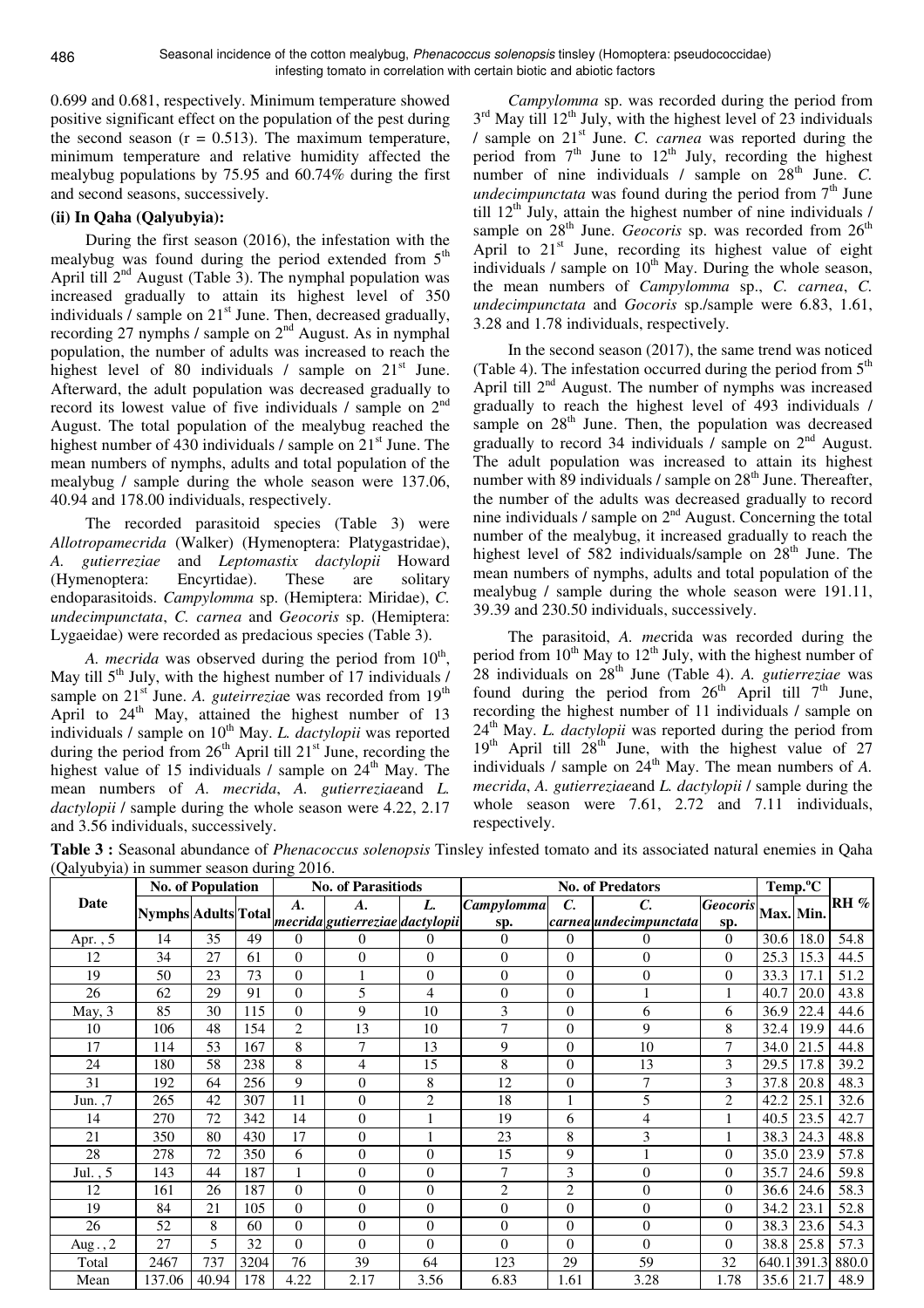|            |                            | <b>No. of Population</b> |        | <b>No. of Parasitiods</b> |                                 |                | <b>No. of Predators</b> |                 |                               |                 |           | Temp. <sup>o</sup> C |                     |
|------------|----------------------------|--------------------------|--------|---------------------------|---------------------------------|----------------|-------------------------|-----------------|-------------------------------|-----------------|-----------|----------------------|---------------------|
| Date       | <b>Nymphs</b> Adults Total |                          |        | $\boldsymbol{A}$ .        | А.                              | L.             | <b>Campylomma</b>       | $\mathcal{C}$ . | C.                            | <b>Geocoris</b> | Max. Min. |                      | $\mathbf{R}$ H $\%$ |
|            |                            |                          |        |                           | mecrida gutierreziae dactylopii |                | sp.                     |                 | carnea <i>undecimpunctata</i> | sp.             |           |                      |                     |
| Apr. , $5$ | 27                         | 38                       | 65     | 0                         | $\overline{0}$                  | $\theta$       | $\Omega$                | $\Omega$        | 0                             | $\Omega$        | 31.7      | 15.5                 | 53.3                |
| 12         | 45                         | 19                       | 64     | $\overline{0}$            | $\overline{0}$                  | $\theta$       | $\Omega$                | $\Omega$        | $\overline{0}$                | $\Omega$        | 30.0      | 16.0                 | 55.6                |
| 19         | 56                         | 22                       | 78     | $\overline{0}$            | $\overline{0}$                  | 3              | $\overline{0}$          | $\Omega$        | $\overline{0}$                | $\overline{0}$  | 33.6      | 15.3                 | 54.2                |
| 26         | 74                         | 24                       | 98     | $\overline{0}$            | 3                               | 7              | $\overline{0}$          | $\overline{0}$  | $\overline{0}$                |                 | 31.6      | 14.1                 | 56.7                |
| May, 3     | 82                         | 36                       | 118    | $\overline{0}$            | 8                               | 14             | $\Omega$                | $\Omega$        | $\overline{0}$                |                 | 30.6      | 18.2                 | 48.0                |
| 10         | 112                        | 37                       | 149    | 3                         | 9                               | 19             |                         | $\Omega$        | $\boldsymbol{0}$              | 3               | 41.9      | 19.9                 | 45.3                |
| 17         | 133                        | 40                       | 173    | 7                         | 10                              | 23             | 4                       | $\Omega$        | 4                             | 7               | 34.5      | 20.0                 | 44.7                |
| 24         | 147                        | 42                       | 189    | 9                         | 11                              | 27             | 8                       | $\Omega$        | 9                             | 3               | 31.3      | 17.9                 | 48.7                |
| 31         | 201                        | 46                       | 247    | 11                        | 5                               | 13             | 10                      | $\Omega$        | 4                             | $\overline{2}$  | 37.6      | 23.2                 | 42.5                |
| Jun. $,7$  | 287                        | 53                       | 340    | 13                        | 3                               | 9              | 14                      |                 | $\overline{c}$                |                 | 40.2      | 23.5                 | 42.5                |
| 14         | 310                        | 64                       | 374    | 17                        | $\boldsymbol{0}$                | 7              | 16                      | 8               | $\overline{0}$                |                 | 34.0      | 23.6                 | 45.7                |
| 21         | 380                        | 76                       | 456    | 24                        | $\overline{0}$                  | 4              | 71                      | 9               | $\boldsymbol{0}$              | $\theta$        | 33.2      | 21.2                 | 50.4                |
| 28         | 493                        | 89                       | 582    | 28                        | $\overline{0}$                  | $\overline{2}$ | 20                      | 6               | $\boldsymbol{0}$              | $\Omega$        | 37.4      | 23.1                 | 53.4                |
| Jul., $5$  | 411                        | 41                       | 452    | 15                        | $\overline{0}$                  | $\overline{0}$ | 3                       | 3               | $\overline{0}$                | $\Omega$        | 35.9      | 24.7                 | 54.3                |
| 12         | 347                        | 36                       | 383    | 10                        | $\overline{0}$                  | $\overline{0}$ |                         |                 | $\boldsymbol{0}$              | $\Omega$        | 37.7      | 25.0                 | 56.3                |
| 19         | 213                        | 25                       | 238    | $\overline{0}$            | $\overline{0}$                  | $\overline{0}$ |                         | $\overline{0}$  | $\overline{0}$                | $\theta$        | 37.1      | 25.4                 | 52.5                |
| 26         | 88                         | 12                       | 100    | $\overline{0}$            | $\overline{0}$                  | $\overline{0}$ |                         | $\Omega$        | $\boldsymbol{0}$              | $\Omega$        | 40.0      | 24.9                 | 58.4                |
| Aug., $2$  | 34                         | 9                        | 43     | $\overline{0}$            | $\overline{0}$                  | $\overline{0}$ | $\theta$                | $\Omega$        | $\overline{0}$                | $\Omega$        | 38.6      | 24.1                 | 56.7                |
| Total      | 3440                       | 709                      | 4149   | 137                       | 49                              | 128            | 150                     | 28              | 19                            | 19              |           | 636.9375.6           | 919.4               |
| Mean       | 191.11                     | 39.39                    | 230.50 | 7.61                      | 2.72                            | 7.11           | 8.33                    | 1.56            | 1.06                          | 1.06            |           |                      | 35.40 20.90 51.10   |

**Table 4 :** Seasonal abundance of *Phenacoccus solenopsis* Tinsley infested tomato and its associated natural enemies in Qaha (Qalyubyia) in summer season during 2017

The predator, *Campylomma* sp. (Table 4) was found during the period from  $10^{th}$  May till  $26^{th}$  July, with the highest value of 71 individuals/sample on 21<sup>st</sup> June. *C*. *carnea* was recorded during the period from 7<sup>th</sup> June till 12<sup>th</sup> July, recording the highest number of nine individuals / sample on 21<sup>st</sup> June. *C. undecimpunctata* was noticed during the period from  $17<sup>th</sup>$  May to  $7<sup>th</sup>$  June, with the highest value of nine individuals / sample on 24<sup>th</sup> May. *Geocoris* sp. was detected during the period from  $26<sup>th</sup>$  April to  $17<sup>th</sup>$  June, recording the highest number of seven individuals / sample on 17<sup>th</sup> May. The mean numbers of *Campylomma* sp., *C*. *carnea*, *C. undecimpunctata* and *Geocoris* sp. during the whole season were 8.33, 1.56, 1.06 and 1.06 individuals, successively.

No significant differences were recorded between the total population of the pest and each maximum and minimum temperature during the two seasons (Table 9). The correlation between the pest population and relative humidity was significant positive only during the second season  $(r =$ 0.470). The considered abiotic factors affected the mealybug populations by 50.55 and 33.26% during the first and second seasons, respectively.

#### **(b) Nili seasons:**

#### **(i) In Atfih (Giza):**

As shown in Table (5), in the first season (2016) the infestation occurred during the period extended from  $17<sup>th</sup>$ September, 2016 till  $14^{th}$  January, 2017. The nymphal population was increased gradually, reaching the highest number of 2001 nymphs / sample on 3rd December. Then, the population was decreased gradually to reach 72 individuals / sample on  $14<sup>th</sup>$  January. The adult population attained the highest value of 912 individuals / sample on  $26<sup>th</sup>$  November. Thereafter, the population was decreased gradually, recording 14 individuals  $\ell$  sample on 14<sup>th</sup> January. The total population of the mealybug attained the highest value of 2634 individuals / sample on  $3<sup>rd</sup>$  December. The mean numbers of nymphs, adults and total population of the mealybug/sample during the whole season were 777.17, 330.78 and 1107.94 individuals, respectively.

The parasitoid, *A. arizonensis* was recorded during the period from 15<sup>th</sup> October till 14<sup>th</sup> January, recording the highest number of 52 individuals / sample on  $10<sup>th</sup>$  December. A. pesudococci was found during the period from 29<sup>th</sup> October till 31<sup>st</sup> December, with the highest number of 16 individuals / sample on 12<sup>th</sup> November. *A. gutierreziae* was recorded during the period from  $24<sup>th</sup>$  September to  $24<sup>th</sup>$ December, reaching the highest value of 40 individuals / sample on  $12<sup>th</sup>$  November. The mean numbers of *A*. *arizonensis*, *A. pseudococci* and *A. gutierreziae* / sample during the whole season were 17.83, 4.06 and 14.06 individuals, respectively.

*S. syriacus* was found during the period from  $15<sup>th</sup>$ October till  $3<sup>rd</sup>$  December, recording the highest value of 60 individuals/sample on 10<sup>th</sup> December. *C. carnea* was recorded during the period from  $22<sup>nd</sup>$  October till  $17<sup>th</sup>$  December, with the highest number of nine individuals/sample on  $19<sup>th</sup>$ November. *C. undecimpunctata* occurred during the period from  $1<sup>st</sup>$  October till  $17<sup>th</sup>$  December, attained the highest value of 24 individuals/sample on 12<sup>th</sup> November. *O. laevigatus* was found during the period from  $1<sup>st</sup>$  October till  $3<sup>rd</sup>$  December, recording the highest number of 23 individuals/sample on  $5<sup>th</sup>$ November. The mean numbers of *S. syriacus*, *C. carnea*, *C. undecimpunctata*and *O. laevigatus*/sample during the whole season were 17.61, 2.17, 6.50 and 5.00 individuals, successively.

Data obtained in Table (6) indicated that the same trend was observed in the second season (2017) as in the first one. The highest number of *P. solenopsis* nymphs was recorded on  $3<sup>rd</sup>$  December, with 2476 nymphs/sample. Then, the population was decreased gradually to record 101 individuals/sample on  $14<sup>th</sup>$  January. The adults population attained the highest value of 875 individuals/sample on  $26<sup>th</sup>$ November. Afterwards, the population was decreased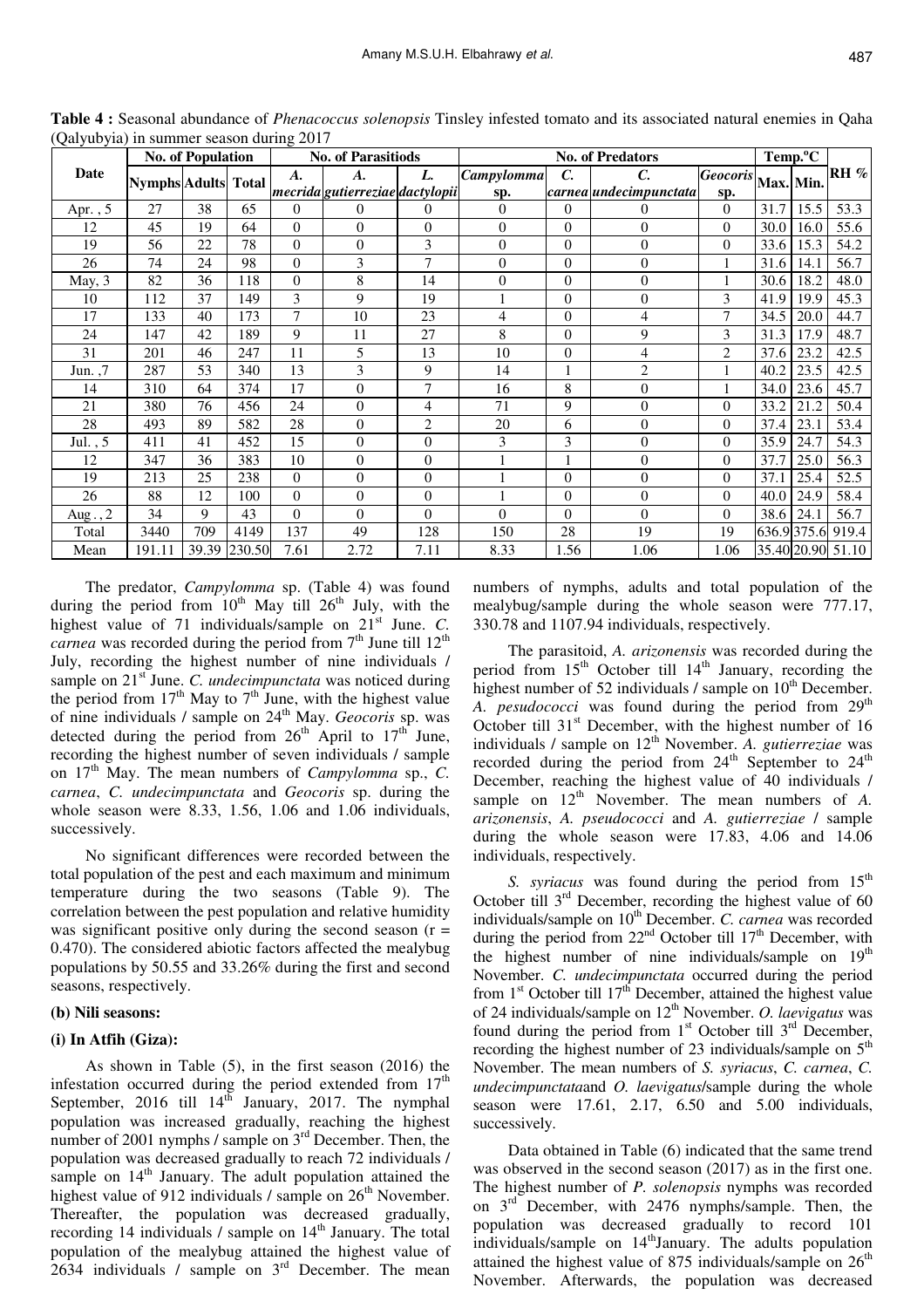gradually to reach 22 adults/sample on  $14<sup>th</sup>$  January. The highest number of the total population occurred on  $3<sup>rd</sup>$ December, with 3221 individuals/sample. Thereafter, the total population of the mealybug was decreased gradually, attained its lowest value of 123 individuals/sample on 14<sup>th</sup> January. The mean numbers of nymphs, adults and total population of *P. solenopsis*/sample during the whole season were 940.67, 358.89 and 1299.56 individuals, successively.

The parasitoid, *A. arizonensis* was recorded during the period from 15<sup>th</sup> October till the end of the season, with the highest value of 40 individuals / sample 10<sup>th</sup> December. A. *pseudococci* occurred during the period from  $29<sup>th</sup>$  October till  $10<sup>th</sup>$  December, recording its highest number of 13 individuals / sample on  $12^{th}$  November. *A. gutierreziae* was found during the period from  $15<sup>th</sup>$  October till  $24<sup>th</sup>$  December, with the highest value of 35 individuals/sample on  $12<sup>th</sup>$ November. The mean numbers of *A. arizonensis*, *A.* 

*pseudococci* and *A. gutierreziae*/sample during the whole season were 14.06 2.22 and 10.61 individuals, consecutively.

*S. syriacus* was found during the period from 22<sup>nd</sup> October till  $7<sup>th</sup>$  January, with the highest number of 54 individuals/sample on 10<sup>th</sup> December. *C. carnea* was recorded during the period from  $15<sup>th</sup>$  October till  $17<sup>th</sup>$  December, recording its highest number of 14 individuals/sample on  $5<sup>th</sup>$ November. *C. undecimpunctata* occurred during the period from  $1<sup>st</sup>$  October till  $24<sup>th</sup>$  December with the highest value of 32 individuals/sample on 12<sup>th</sup> November *O. laevigatus* was reported during the period from  $1<sup>st</sup>$  October till  $26<sup>th</sup>$  November, attained its highest value of 18 individuals/sample on  $5<sup>th</sup>$ November. The mean numbers of *S. syriacus*, *C. carnea*, *C. undecimpunctata* and *O. laevigatus*/ sample during the whole season were 13.28, 3.83, 7.33 and 3.93 individuals, successively.

**Table 5 :** Seasonal abundance of *Phenacoccus solenopsis* Tinsley infested tomato and its associated natural enemies in Atfih (Giza) in nili season during 2016.

|                |                            | <b>No. of Population</b> |                |                    | <b>No. of Parasitiods</b> |                |                |                 | <b>No. of Predators</b>                                                             |                |                  | Temp. <sup>o</sup> C |                           |
|----------------|----------------------------|--------------------------|----------------|--------------------|---------------------------|----------------|----------------|-----------------|-------------------------------------------------------------------------------------|----------------|------------------|----------------------|---------------------------|
| Date           | <b>Nymphs Adults</b> Total |                          |                | $\boldsymbol{A}$ . | A.                        | A.             | S.             | $\mathcal{C}$ . | C.                                                                                  | 0.             | <b>Max. Min.</b> |                      | $\mathbf{R} \mathbf{H}$ % |
|                |                            |                          |                |                    |                           |                |                |                 | arizonensis  pseudococci gutierreziae syriacus  carnea  undecimpunctata  laevigatus |                |                  |                      |                           |
| Sep., 17, 2016 | 29                         | 87                       | 116            | $\Omega$           | $\Omega$                  | $\overline{0}$ | $\overline{0}$ | $\overline{0}$  | 0                                                                                   | $\Omega$       | 36.1             | 23.0                 | 57.3                      |
| 24             | 61                         | 79                       | 140            | $\Omega$           | $\Omega$                  | 5              | $\Omega$       | $\Omega$        | $\theta$                                                                            | $\Omega$       | 32.1             | 22.5                 | 54.8                      |
| Oct., 1        | 185                        | 65                       | 250            | $\Omega$           | $\Omega$                  | 9              | $\overline{0}$ | $\theta$        | $\overline{2}$                                                                      | 4              | 32.5             | 23.1                 | 55.3                      |
| 8              | 213                        | 90                       | 303            | $\Omega$           | $\Omega$                  | 12             | $\Omega$       | $\theta$        | 8                                                                                   | 9              | 32.1             | 22.0                 | 62.3                      |
| 15             | 550                        | 102                      | 652            | 9                  | $\Omega$                  | 17             | $\tau$         | $\theta$        | 10                                                                                  | 10             | 32.0             | 20.1                 | 60.9                      |
| 22             | 860                        | 389                      | 1249           | 13                 | $\Omega$                  | 23             | 12             |                 | 13                                                                                  | 12             | 31.7             | 20.0                 | 63.5                      |
| 29             | 910                        | 511                      | 1421           | 17                 | 9                         | 26             | 15             |                 | 17                                                                                  | 19             | 30.4             | 20.0                 | 67.2                      |
| Nov., $5$      | 1024                       | 589                      | 1613           | 21                 | 13                        | 32             | 19             | 3               | 19                                                                                  | 23             | 29.5             | 17.0                 | 66.2                      |
| 12             | 1462                       | 742                      | 2204           | 25                 | 16                        | 40             | 23             | 8               | 24                                                                                  | 7              | 29.1             | 16.9                 | 60.9                      |
| 19             | 1570                       | 856                      | 2426           | 29                 | 11                        | 34             | 38             | 9               | 11                                                                                  | 3              | 28.7             | 16.2                 | 65.1                      |
| 26             | 1612                       | 912                      | 2524           | 35                 | $\overline{7}$            | 29             | 39             | $\overline{7}$  | 7                                                                                   | $\overline{2}$ | 27.1             | 13.4                 | 61.8                      |
| $D\nexc.3$     | 2001                       | 633                      | 2634           | 48                 | 6                         | 14             | 44             | 6               | 3                                                                                   |                | 25.2             | 12.7                 | 50.5                      |
| 10             | 1645                       | 510                      | 2155           | 52                 | 4                         | 6              | 60             | 3               | $\overline{c}$                                                                      | $\overline{0}$ | 23.4             | 11.5                 | 68.5                      |
| 17             | 880                        | 147                      | 1027           | 37                 | 4                         | 5              | 21             |                 |                                                                                     | $\overline{0}$ | 22.7             | 11.1                 | 59.2                      |
| 24             | 570                        | 114                      | 684            | 21                 | $\overline{2}$            |                | 19             | $\theta$        | $\theta$                                                                            | $\Omega$       | 21.5             | 10.8                 | 61.1                      |
| 31             | 241                        | 87                       | 328            | 9                  |                           | $\overline{0}$ | 12             | $\theta$        | $\theta$                                                                            | $\overline{0}$ | 20.6             | 10.2                 | 55.4                      |
| Jan., 7, 2017  | 104                        | 27                       | 131            | 4                  | $\theta$                  | $\overline{0}$ | 6              | $\overline{0}$  | $\overline{0}$                                                                      | $\overline{0}$ | 19.7             | 9.5                  | 58.3                      |
| 14             | 72                         | 14                       | 86             |                    | $\Omega$                  | $\Omega$       | $\overline{c}$ | $\theta$        | $\theta$                                                                            | $\Omega$       | 19.5             | 9.2                  | 71.0                      |
| Total          | 13989                      | 5954                     | 19943          | 321                | 73                        | 253            | 317            | 39              | 117                                                                                 | 90             | 493.9289.2       |                      | 1099.4                    |
| Mean           | 777.17                     |                          | 330.78 1107.94 | 17.83              | 4.06                      | 14.06          | 17.61          | 2.17            | 6.50                                                                                | 5.00           | 27.4             | 16.1                 | 61.1                      |

Significant positive correlation between the total number of the mealybug and minimum temperature only was obtained in the second season where (r) value was 0.559 (Table 9). Relative humilities showed nonsignificant effects during both seasons. Maximum temperature, minimum temperature and relative humidity affected the pest populations by 30.75 and 39.43% during the first and second seasons, respectively.

### **(ii) In Qaha (Qalyubyia):**

Data obtained in Table (7) revealed that the infestation in the first season (2016) occurred during the period from  $19<sup>th</sup>$  September, 2016 till  $16<sup>th</sup>$  January, 2017. The nymphal population of *P. solenopsis* increased gradually to attain its highest value of 2981 nymphs/sample on  $12^{th}$  December, Afterward, the population was decreased gradually, recording 145 individuals / sample on  $16<sup>th</sup>$  January, 2017. The highest number of the mealybug adults was recorded on  $5<sup>th</sup>$ December, with 987 individuals / sample. Thereafter, the population was decreased gradually to reach its lowest value of 35 adults /sample on  $16<sup>th</sup>$  January. The total population of

the mealybug was increased gradually to attain the highest value of  $3640$  individuals on  $12<sup>th</sup>$  December. Then, the population was decreased gradually to record its lowest value of 180 individuals / sample on  $16<sup>th</sup>$  January. The mean numbers of nymphs, adults and total population of the pest / sample during the whole season were 1150.11, 413.50 and 1563.61 individuals, consecutively.

The parasitoid, *A. mecrida* was recorded during the period from  $10<sup>th</sup>$  October till the end of the season, attained the highest number of 89 individuals / sample on  $5<sup>th</sup>$ December. *A. gutierreziae* occurred during the period from  $17<sup>th</sup>$  December till 9<sup>th</sup> January, recording its highest value of 18 individuals / sample on 22nd November. *L. dactylopii* was recorded during the period from  $12<sup>th</sup>$  December till  $9<sup>th</sup>$ January, with the highest number of nine individuals / sample on 19<sup>th</sup> December. The mean numbers of *A. mecrida*, *A. gutierreziae* and *L. dactylopii* / sample during the whole season were 36.33, 5.61 and 1.44 individuals, respectively.

*Campylomma* sp. was found during the period from  $4<sup>th</sup>$ October till  $2<sup>nd</sup>$  January, with the highest number of 22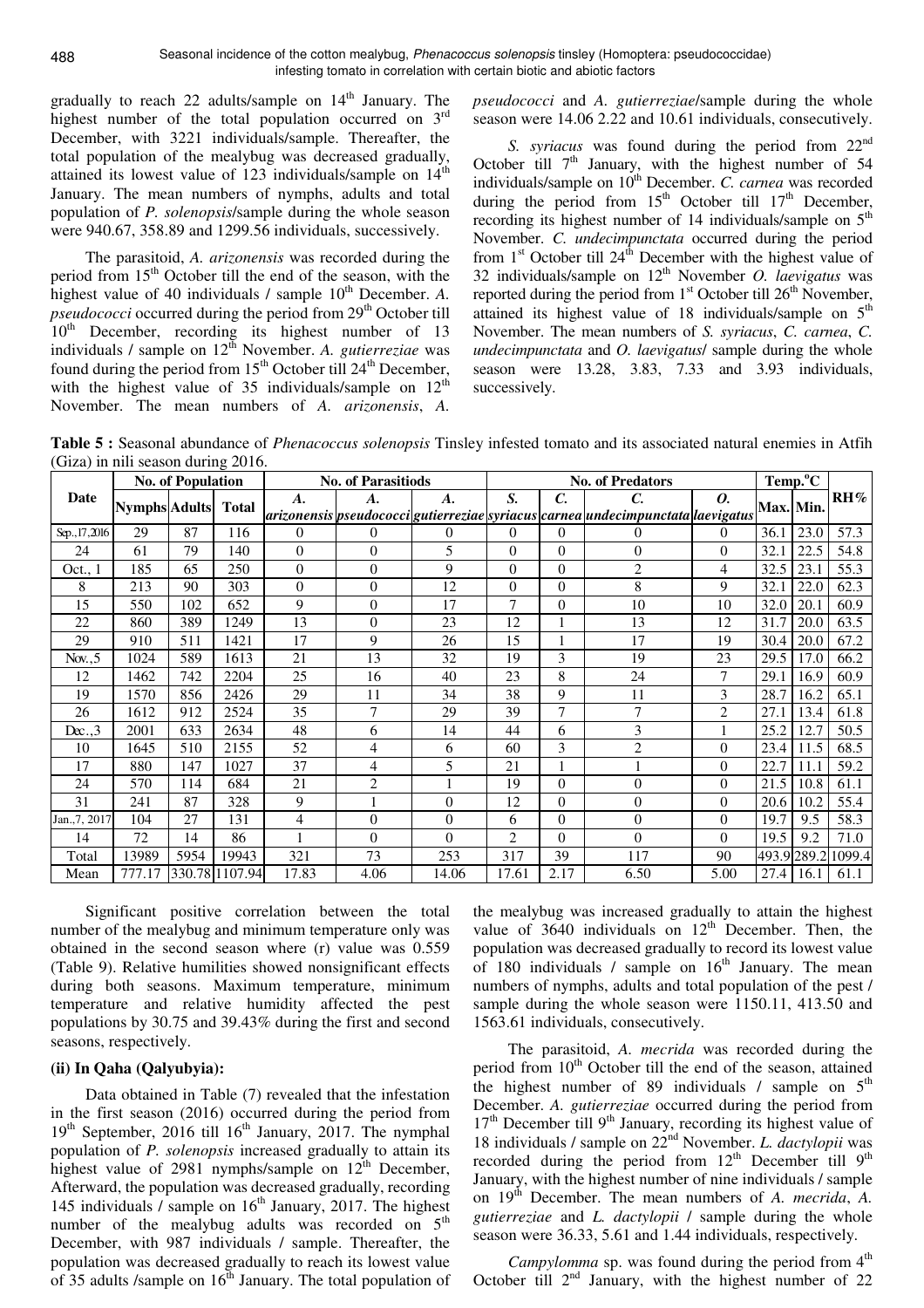individuals / sample on 5<sup>th</sup> December. *C. carnea* was recorded during the period from  $10<sup>th</sup>$  October till the end of the season, attained its highest number of 69 individuals / sample on 12<sup>th</sup>December. C .undecimpunctata was reported during the period from  $7<sup>th</sup>$  November till the end of the season, recording the highest value of 25 individuals / sample on  $12<sup>th</sup>$  November. *Geocoris* sp. was recorded only on  $12<sup>th</sup>$ ,  $19<sup>th</sup>$  and  $26<sup>th</sup>$  December and  $16<sup>th</sup>$  January, with four individuals / sample on 19<sup>th</sup> December. The mean numbers of *Campylomma* sp., *C. carnea*, *C. undecimpunctata* and *Geocoris* sp. / sample during the whole season were 5.22, 24.22, 4.50 and 0.39 individuals, successively.

In the second season (2017), the same trend was observed (Table 8). *P. solenopsis*nymphs populations were

increased gradually, recording the highest number of 3120 nymphs  $\ell$  sample on  $12<sup>th</sup>$  December. Then, the number of nymphs was decreased gradually to attain the lowest value of 124 individuals / sample on  $16<sup>th</sup>$  January, 2018. The adults population was increased to reach its highest number of 856 individuals  $\ell$  sample on  $15<sup>th</sup>$  December. Thereafter, the population was fluctuated with a general tendency to decrease, recording the lowest value of 12 individuals / sample on  $16<sup>th</sup>$  January. The total population of the pest was increased gradually to record the highest number of 3830 individuals  $/$  sample on  $12<sup>th</sup>$  December. The mean numbers of nymphs, adults and total population of the mealybug / sample during the season were 1223.06, 376.94 and 1600.00 individuals, respectively.

**Table 7:** Seasonal abundance of *Phenacoccus solenopsis* Tinsley infested tomato and its associated natural enemies in Qaha (Qalyubyia) in nili season during 2016

|                |                        | <b>No. of Population</b> |              |          | <b>No. of Parasitiods</b>       |                |                |                | <b>No. of Predators</b> |                |           | Temp. <sup>o</sup> C |                    |
|----------------|------------------------|--------------------------|--------------|----------|---------------------------------|----------------|----------------|----------------|-------------------------|----------------|-----------|----------------------|--------------------|
| Date           | <b>Nymphs Adults</b>   |                          | <b>Total</b> | A.       | А.                              | L.             | Campylomma     | С.             | C.                      | Geocoris       | Max. Min. |                      | RH%                |
|                |                        |                          |              |          | mecrida gutierreziae dactylopii |                | sp.            |                | carnea undecimpunctata  | sp.            |           |                      |                    |
| Sep., 19, 2016 | 78                     | 110                      | 188          | $\Omega$ | $\overline{0}$                  | 0              | $\theta$       | 0              | 0                       | $\Omega$       | 35.4      | 22.3                 | 57.1               |
| 26             | 124                    | 75                       | 199          | $\Omega$ | $\overline{0}$                  | $\theta$       | $\theta$       | $\overline{0}$ | $\overline{0}$          | $\Omega$       | 31.4      | 21.9                 | 51.6               |
| 3<br>Oct.      | 258                    | 87                       | 345          | $\theta$ | $\theta$                        | $\theta$       | $\Omega$       | $\Omega$       | $\overline{0}$          | $\Omega$       | 35.4      | 22.3                 | 56.4               |
| 10             | 541                    | 104                      | 645          | 10       | $\overline{0}$                  | $\overline{0}$ | $\overline{0}$ | 5              | 0                       | $\Omega$       | 32.4      | 22.0                 | 58.4               |
| 17             | 754                    | 199                      | 953          | 17       | $\overline{2}$                  | $\theta$       | $\theta$       | 8              | $\boldsymbol{0}$        | $\Omega$       | 31.9      | 21.4                 | 61.8               |
| 24             | 856                    | 411                      | 1267         | 26       | $\overline{2}$                  | $\overline{0}$ |                | 16             | $\overline{0}$          | $\theta$       | 30.9      | 20.2                 | 62.3               |
| 31             | 1240                   | 420                      | 1660         | 42       | 5                               | $\overline{0}$ | $\overline{2}$ | 19             | $\overline{0}$          | $\theta$       | 28.6      | 19.0                 | 67.6               |
| Nov.,          | 1357                   | 580                      | 1937         | 57       | 8                               | $\theta$       | 3              | 26             |                         | $\theta$       | 28.8      | 15.9                 | 62.4               |
| 14             | 1765                   | 650                      | 2415         | 66       | 10                              | $\theta$       | 9              | 38             | $\overline{c}$          | $\theta$       | 28.6      | 17.7                 | 64.0               |
| 21             | 1873                   | 745                      | 2618         | 72       | 12                              | $\theta$       | 10             | 47             | 4                       | $\Omega$       | 27.5      | 14.6                 | 66.9               |
| 28             | 1895                   | 823                      | 2718         | 76       | 18                              | $\theta$       | 13             | 55             | 9                       | $\Omega$       | 23.6      | 8.5                  | 59.0               |
| Dec.,<br>.5    | 2478                   | 987                      | 3465         | 89       | 14                              | $\theta$       | 22             | 61             | 13                      | $\Omega$       | 23.1      | 11.5                 | 59.2               |
| 12             | 2981                   | 859                      | 3840         | 60       | 10                              | $\overline{7}$ | 17             | 69             | 25                      | $\Omega$       | 21.5      | 8.4                  | 72.4               |
| 19             | 2110                   | 758                      | 2868         | 52       | 9                               | 9              | 10             | 40             | 10                      | 4              | 19.2      | 9.0                  | 65.2               |
| 26             | 1210                   | 369                      | 1579         | 45       | 7                               | 5              | 5              | 23             | 8                       |                | 18.7      | 10.2                 | 65.2               |
| Jan., 2, 2017  | 650                    | 175                      | 825          | 19       | 3                               | 3              | $\overline{2}$ | 17             | 4                       | 1              | 18.1      | 5.0                  | 58.9               |
| 9              | 387                    | 56                       | 443          | 13       |                                 | $\overline{2}$ | $\overline{0}$ | 9              | 4                       | $\theta$       | 15.1      | 8.9                  | 60.6               |
| 16             | 145                    | 35                       | 180          | 10       | $\Omega$                        | $\theta$       | $\Omega$       | 3              |                         |                | 21.6      | 10.0                 | 62.9               |
| Total          | 20702                  | 7443                     | 28145        | 654      | 101                             | 26             | 94             | 436            | 81                      | $\overline{7}$ |           |                      | 471.8 268.8 1112.0 |
| Mean           | 1150.11 413.50 1563.61 |                          |              | 36.33    | 5.61                            | 1.44           | 5.22           | 24.22          | 4.50                    | 0.39           | 26.2      | 14.9                 | 61.8               |

**Table 8 :** Seasonal abundance of *Phenacoccus solenopsis* Tinsley infested tomato and its associated natural enemies in Qaha (Qalyubyia) in nili season during 2017

| Ž.<br>$\overline{\phantom{a}}$ |                      | <b>No. of Population</b> | $\circ$                |                | <b>No. of Parasitiods</b>       |                |                |                | <b>No. of Predators</b>       |                 |             | Temp. <sup>o</sup> C |                            |
|--------------------------------|----------------------|--------------------------|------------------------|----------------|---------------------------------|----------------|----------------|----------------|-------------------------------|-----------------|-------------|----------------------|----------------------------|
| Date                           | <b>Nymphs Adults</b> |                          | <b>Total</b>           | A.             | А.                              | L.             | Campylomma     | C.             | C.                            | <b>Geocoris</b> | Max. Min.   |                      | $\mathbf{R} \mathbf{H} \%$ |
|                                |                      |                          |                        |                | mecrida gutierreziae dactylopii |                | sp.            |                | carnea <i>undecimpunctata</i> | sp.             |             |                      |                            |
| Sep., 19, 2016                 | 56                   | 96                       | 152                    | $\theta$       | $\theta$                        | $\overline{0}$ | $\theta$       | $\Omega$       | 0                             | $\Omega$        | 35.7        | 23.0                 | 59.2                       |
| 26                             | 151                  | 66                       | 217                    | $\overline{0}$ | $\overline{0}$                  | $\overline{0}$ | $\Omega$       | $\theta$       | $\overline{0}$                | $\Omega$        | 34.4        | 20.9                 | 58.2                       |
| 3<br>Oct.                      | 325                  | 81                       | 406                    | $\overline{0}$ | $\overline{0}$                  | $\overline{0}$ | $\theta$       | $\overline{0}$ | $\overline{0}$                | $\theta$        | 32.2        | 21.5                 | 56.0                       |
| 10                             | 451                  | 95                       | 546                    | 8              | $\overline{0}$                  | $\overline{0}$ | $\overline{0}$ | $\theta$       | $\overline{0}$                | $\Omega$        | 29.2        | 18.6                 | 55.3                       |
| 17                             | 682                  | 187                      | 869                    | 12             | $\mathbf{1}$                    | $\overline{0}$ | $\theta$       | $\overline{c}$ | $\overline{0}$                | $\Omega$        | 30.6        | 16.9                 | 57.5                       |
| 24                             | 784                  | 425                      | 1209                   | 22             | 6                               | $\overline{0}$ | $\Omega$       | 6              | $\overline{0}$                | $\Omega$        | 30.7        | 16.1                 | 61.5                       |
| 31                             | 1255                 | 433                      | 1688                   | 31             | 10                              | $\overline{0}$ | $\overline{0}$ | 12             | $\overline{0}$                | $\theta$        | 29.0        | 15.1                 | 53.0                       |
| Nov $\ldots$                   | 1450                 | 468                      | 1918                   | 45             | 11                              | $\overline{0}$ |                | 15             | $\overline{0}$                | $\theta$        | 27.0        | 13.6                 | 60.8                       |
| 14                             | 1684                 | 564                      | 2248                   | 57             | 14                              | $\theta$       | 6              | 18             |                               | $\theta$        | 27.8        | 12.4                 | 61.2                       |
| 21                             | 1866                 | 650                      | 2516                   | 65             | 21                              | $\overline{0}$ | $\tau$         | 23             | $\overline{2}$                | $\Omega$        | 21.6        | 13.6                 | 66.9                       |
| 28                             | 1980                 | 745                      | 2725                   | 66             | 25                              | $\overline{0}$ | 10             | 46             | 5                             | $\Omega$        | 24.6        | 10.3                 | 67.5                       |
| Dec.,                          | 2544                 | 856                      | 3400                   | 71             | 11                              |                | 16             | 51             | 10                            | $\Omega$        | 23.6        | 15.6                 | 73.5                       |
| 12                             | 3120                 | 710                      | 3830                   | 46             | 5                               | 5              | 19             | 57             | 19                            | 6               | 23.0        | 9.7                  | 66.0                       |
| 19                             | 2650                 | 745                      | 3395                   | 36             | 3                               | 3              | 7              | 37             | 4                             | 5               | 23.4        | 16.0                 | 70.4                       |
| 26                             | 1492                 | 410                      | 1902                   | 26             | $\overline{c}$                  |                | $\overline{2}$ | 19             | $\overline{c}$                | 3               | 22.4        | 9.6                  | 70.6                       |
| Jan., 2, 2017                  | 950                  | 166                      | 1116                   | 15             |                                 | $\overline{2}$ | $\overline{0}$ | 14             | $\overline{0}$                | $\overline{2}$  | 20.0        | 8.8                  | 67.9                       |
|                                | 451                  | 76                       | 527                    | 10             | $\overline{0}$                  | $\overline{0}$ | $\overline{0}$ | 5              | $\overline{0}$                |                 | 23.5        | 10.7                 | 65.6                       |
| 16                             | 124                  | 12                       | 136                    | 8              | $\Omega$                        | $\theta$       | $\Omega$       | $\overline{2}$ | $\theta$                      |                 | 21.0        | 8.3                  | 65.6                       |
| Total                          | 22015                | 6785                     | 28800                  | 518            | 110                             | 12             | 68             | 307            | 43                            | 18              | 479.7 260.7 |                      | 1136.7                     |
| Mean                           |                      |                          | 1223.06 376.94 1600.00 | 28.78          | 6.11                            | 0.67           | 3.78           | 17.06          | 2.39                          | 1.00            | 26.7        | 14.5                 | 63.1                       |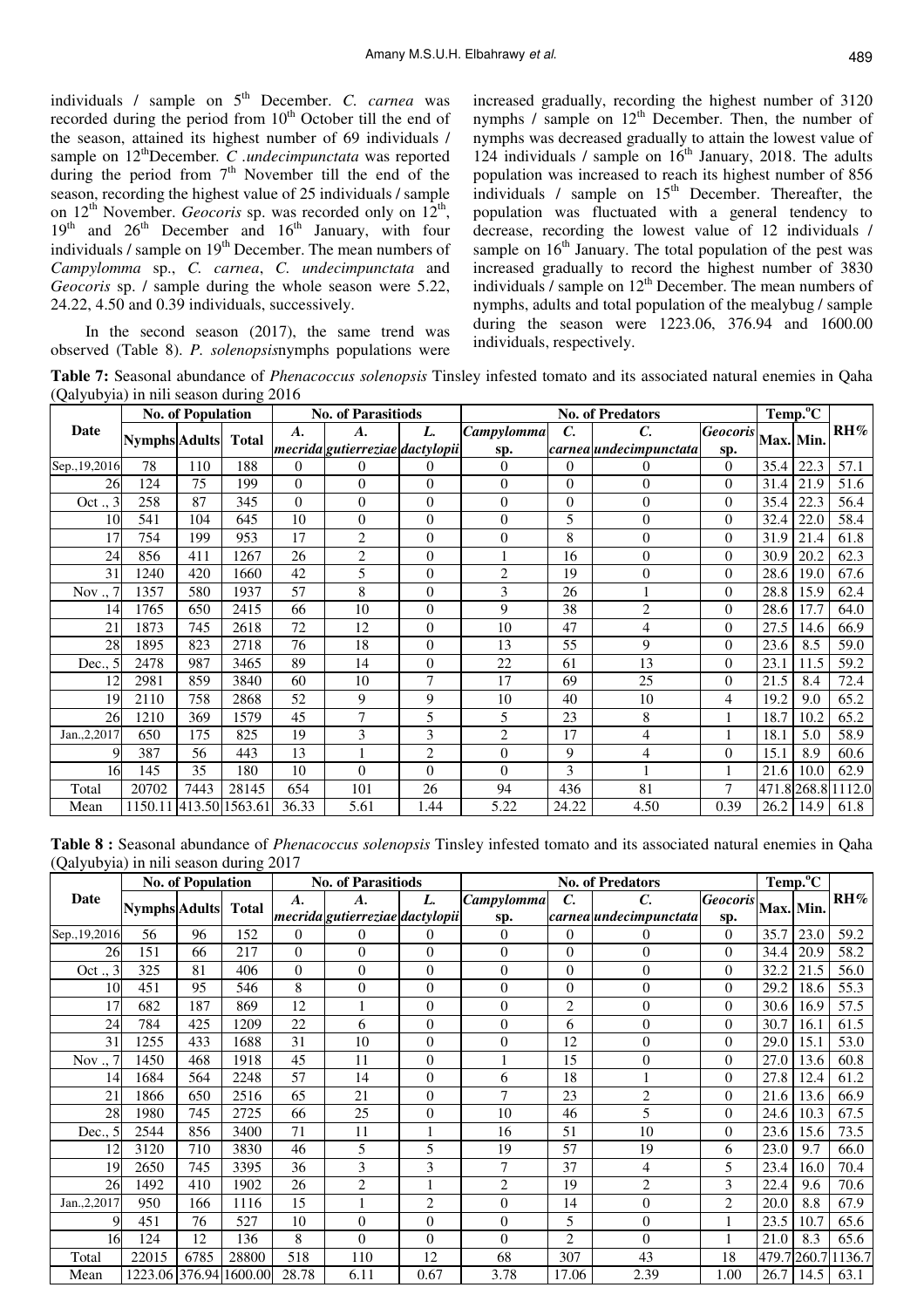The parasitoid, *A. mecrida* was recorded during the period from 10<sup>th</sup> October till the end of the season, attained the highest value of 71 individuals/ sample on  $5<sup>th</sup>$ December. A. *gutierrizae* was found during the period from 17<sup>th</sup> October till  $2<sup>nd</sup>$  January, recording the highest number of 25 individuals / sample on  $28<sup>th</sup>$  November. *L. dactylopii* was reported only during the period from  $5<sup>th</sup>$  December till  $2<sup>nd</sup>$ January, with the highest value of five individuals/sample on 12th December. The mean numbers of *A. mecrida*, *A. gutierreziae* and *L. dactylopii*/sample during the whole season were 28.78, 6.11 and 0.76 individuals, consecutively.

*Campylomma* sp. was found during the period from  $7<sup>th</sup>$ November till 26<sup>th</sup> December, recording its highest value of 19 individuals / sample on 12<sup>th</sup> December. *C. carnea* was recorded during the period from 17<sup>th</sup> October till the end of the season, with the highest number of 57 individuals / sample on 12<sup>th</sup> December. *C. undecimpunctata* was observed

during the period from  $14<sup>th</sup>$  November till  $26<sup>th</sup>$  December, showing its highest value of 19 individuals / sample on  $12<sup>th</sup>$ December. *Geocoris* sp. was recorded during the period from  $12<sup>th</sup>$  December till the end of the season, with the highest number of six individuals / sample on  $12<sup>th</sup>$  December. The mean numbers of *Campylomma* sp., *C. carnea*, C. *undecimpunctata* and *Geocoris* sp. / sample during the whole season were 3.78, 17.06, 2.39 and 1.00 individuals, respectively.

The correlation between maximum temperature and the pest population was significant negative only in the second season where (r) value was - 0.504 (Table 9). Relative humidities appeared highly significant and significant positive effects where (r) values were 0.621 and 0.558 in the first and second seasons, respectively. The considered climatic factors affected the mealybug populations by 51.85 and 35.35% during the first and second seasons, respectively.

| Location     | <b>Season</b>    | <b>Considered weather</b><br>factor         | r                | $\mathbf b$ | E.V $%$ |
|--------------|------------------|---------------------------------------------|------------------|-------------|---------|
|              |                  | Max. Temp. °C                               | $0.699**$        | 0.00        |         |
|              | Summer 2016      | Min. Temp. °C                               | 0.405            | 0.095       | 75.95   |
|              |                  | RH%                                         | $-0.025$         | 0.921       |         |
|              |                  | Max. Temp. °C                               | $0.681**$        | 0.002       |         |
|              | Summer 2017      | Min. Temp. °C                               | $0.513*$         | 0.030       | 60.74   |
| Giza (Atfih) |                  | RH%                                         | $-0.305$         | 0.219       |         |
|              |                  | Max. Temp. °C                               | 0.341            | 0.166       |         |
|              | <b>Nili 2016</b> | $\overline{\text{Min}}$ . Temp. $\degree$ C | 0.390            | 0.110       | 30.75   |
|              |                  | RH%                                         | $-.0255$         | 0.307       |         |
|              |                  | Max. Temp. °C                               | 0.236            | 0.346       |         |
|              | Nili 2017        | Min. Temp. °C                               | $0.559*$         | 0.016       | 39.43   |
|              |                  | RH%                                         | $-0.189$         | 0.452       |         |
|              |                  | Max. Temp. °C                               | $-0.018$         | 0.945       |         |
|              | Summer 2016      | $\overline{\text{Min}}$ . Temp. $\degree$ C | $-0.190$         | 0.450       | 50.55   |
|              |                  | RH%                                         | 0.160            | 0.527       |         |
|              |                  | Max. Temp. °C                               | $-0.101$         | 0.690       |         |
|              | Summer 2017      | Min. Temp. C                                | $-0.129$         | 0.610       | 33.26   |
| Qalyubyia    |                  | RH%                                         | $0.470*$         | 0.049       |         |
| (Qaha)       |                  | Max. Temp. °C                               | $-0.324$         | 0.189       |         |
|              | <b>Nili 2016</b> | Min. Temp. C                                | $-0.440$         | 0.067       | 51.85   |
|              |                  | RH%                                         | $0.621**$        | 0.006       |         |
|              |                  | Max. Temp. °C                               | I <sub>0</sub> 9 | 0.033       |         |
|              | Nili 2017        | Min. Temp. C                                | $-0.376$         | 0.124       | 35.35   |
|              |                  | RH%                                         | $0.588*$         | 0.010       |         |

**Table 9 :** Simple correlation between total numbers of *Phenacoccus solenopsis* Tinsley on tomato plantations and certain abiotic factors.

\*This difference is considered to be statistically significant. \*\*This difference is considered to be statistically highly significant.

During the present study it was found that the highest populations of *P. solenopsis* infesting tomato plantations in Atfih and Qaha regions during the summer seasons was recorded at temperatures ranged between 29.5 to 42.2°C and relative humidities of 30.8 to 59.0% RH. During the nili seasons, the highest population of the mealybug occurred at temperatures of 18.1 to 35.4°C and relative humidities of 46.6 to 73.5% RH. Different findings were obtained by several workers. Kumar *et al*. (2013) stated that 35 ± 1°C and 65% RH is the most favorable temperature and relative humidity combination for the optimal growth of *P. solenopsis*. They results also predicts the expansion of this pest to other parts of world in which the average temperature equals to 35°C with 65% RH. The maximum development of

*P. solenopsis* occurred at 35°C (Amarasekare *et al*., 2008). Sreedevi *et al*. (2013) studied several experiments designed to investigate the effect of temperature and relative humidity on the development of *P. solenopsis*. They mentioned that at high temperatures, it completes a life cycle approximately twice as fast as compared to lower temperatures. The estimated bioclimatic thresholds and the observed survival rates of *P. solenopsis* indicate the species to be hightemperature adaptive and explained the field abundance of *P. solenopsis* on it host plants. Among mealybug species, *P. solenopsis* could successfully complete its development at 15°C and the survival of *P. solenopsis* was greatly reduced at this lower temperature. According to Nabil (2017), *P. solenopsis* had four and three peaks on eggplant during two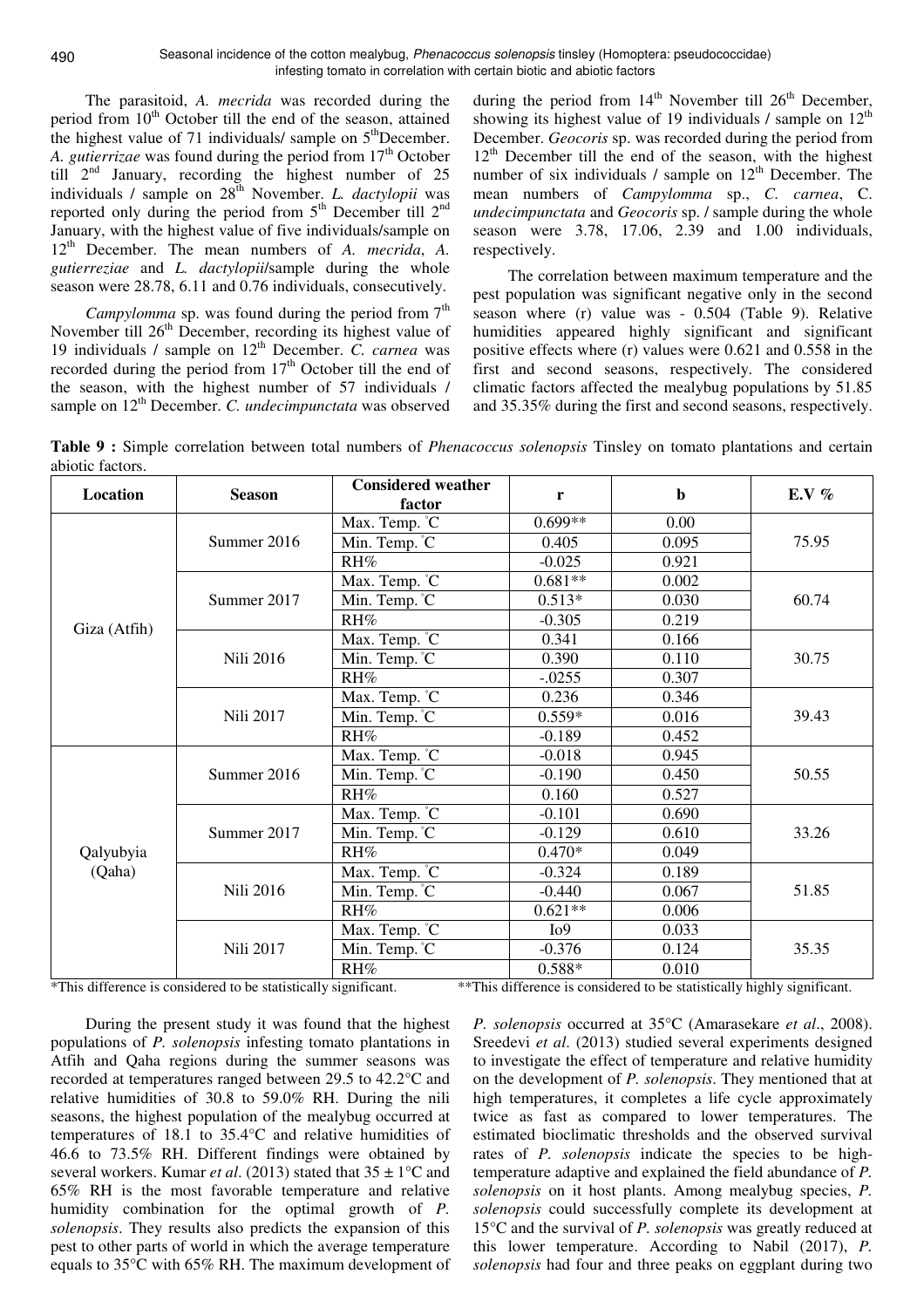successive seasons. Maximum temperature, minimum temperature and relative humidity showed positive significant relationship with the mealybug population. *P. solenopsis* had three generations in the season. The mealybug preferred the lower leaf surface than the upper one. Abd El-Razzik (2018) mentioned that *P. solenopsis* showed two peaks and presence of three overlapping generations on mulberry trees in both years under field conditions. The favorable time for its abundance on mulberry branches occurred in early and late summer season due to the high temperature, whereas decrease until disappear during the winter season referred to the cold weather. The simple correlation between the mealybug populating and maximum and minimum temperatures was positive and high significant, but RH gave negative and insignificant effect. Nabil and Hegab (2019) revealed that *P. solenopsis* had two to three generations on okra plants during the first and second seasons, respectively. There was significant positive correlation between maximum temperature and the population of mealybug females. Relative humidity showed significant negative effect on the females populations.

In the present work, five parasitoid and six predator species were recorded. The parasitoids were *A. arizonensis* (*A. bambawalei* Hayat), *A. gutierreziae*, *L. dactylopii*, *A. mecrida* and *A. pseudococci*. The predators ones were *Campylomma* sp., *C. carnea*, *C.undecimpunctata*, *Geocoris* sp., *O. laevigatus* and *S. syriacus*. *A. arizonensis* was the most abundant parasitoid species. These findings are in agreement with those of Bharathi and Muthukrishnan (2017). They stated that the solitary endoparasitoid, *A. bambawalei* was found as one of the key regulating factor for the mealybug, despite harbouring 11 different hyperparasitoids. According to Sih*et al*. (1998), multiple natural enemy species can cause interactions in predators and prey by reducing or increasing risk for the prey. Population of coccinellids was maximum followed when compared to chrysopids. Predators such as coccinellids, *C. carnea*, *Spalgisepius* (Westwood) (Lepidoptera: Lycaenidae) and parasitoids of encyrtids and unidentified eulophid were recorded as natural enemies against *P. solenopsis* in cotton ecosystem of surveyed areas. *C. carnea* has effectively been used and thus has been proved to be a voracious predator of the cotton mealybug(Sattar*et al*., 2007). Rabinder *et al*. (2008) reported that larvae of *C. carnea* were found to consume 30 mealybug eggs daily in developmental laboratory test. Rishikumar *et al*. (2009) revealed that the parasitization efficiency of the parasitoid, *A. bambawalei* from field collected mealybugs was 57.2% (range 46-64%) whereas under laboratory conditions, it was 60.6% (range 45-74%). The species of Coccinellidae were the predominant predators, followed by the species of Chrysopidae. Role of Coccinellidae and Chrysopidae in natural biological control of *P. solenopsis* has been widely recognized (Kedar *et al*., 2011). Khan *et al*. (2012) stated that *C. carnea* and *Cryptolaemusmontrouzieri* predators show strong predatory potential against *P. solenopsis*, being the most ravenous feeder. Moreover, prey stages also had a considerable effect on consumption rate, development and fecundity. Attia *et al*. (2016) surveyed the predators, parasitoids and hyperparasitoids associated with nymphal and adult stages of *P. solenopsis* infesting five ornamental host plants and six weeds. They recorded six predacious species, two endoparasitoids and four hyperparasitoids. The predacious species were *Hyperaspisvinciguerrae*Capra *, S. syriacus*, *Nephus (Sides)hiekei* Fursch (Coccinellidae),

*Dicrodiplosismanihoti* Harris (Cecidomyiidae), *C. carnea*, *Sympherobius amicus* Navas (Hemerobiidae) and *Oriusalbidipennis* (Reuter). The primary parasitoids were *A. gutierreziae* and *Chartocerusdactylopii* (Ashmead). Abd El-Razzik (2018) recorded three predacious and two primary parasitoid species associated with the cotton mealybug on mulberry tress. The predators were *H. vinciguerrae*, *D. manihoti* and *S. syriacus*. The parasitoids ones were *A. gutierreziae* and *C. dactylopii*. Nabil and Hegab (2019) recorded *A. arizonensis* as a primary parasitoid of *P. solenopsis* infesting okra plants. Substantially, good deal of natural enemies, both the predators and parasitoids were found associated with the field population of *P. solenopsis*, indicating great potential for environmental friendly natural biological control. It is concluded that *P. solenopis* population was affected by abiotic factors (temperature and relative humidity) than biotic ones (parasitoids and predators).

#### **References**

- Abd El- Razzik, M.I. (2018). Seasonal fluctuation of the cotton mealybug, *Phenacoccus solenopsis* (Hemiptera: Pseudococcidae) and its natural enemies on mulberry trees in Egypt. Egypt. J. Plant Prot. Res. Inst., 1(1): 74-83.
- Amarasekare, K.G.; Chong, J.H.; Epsky, N.D. and Mannion, C.M. (2008). Effect of temperature on the life history of the mealybug, *Paracoccus marginatus* (Hemiptera: Pseudococcidae). J. Econ. Entomol., 101 (6): 1798- 1804.
- Anoymous (2008). Annual report of the Central Research Institute 2007-08, Multan, Pakistan Central Cotton Committee, Ministry of Food, Agriculture and Livestock, Islamabad, Pakistan.
- Arai, T. (1996). Temperature dependent development rate of three mealybug species, *Pesudococcus citriculus* (Green), *Planococcuscitri* (Risso) and *Planococcus kraunhiae* (Kuwana) (Homoptera: Pseudococcidae) on citrus. Japanese J. Appl. Entomol. Zool., 40: 25-34 (in Japanese with English summary).
- Attia, A.R. and Awadallah, K.T. (2016). Predators, parasitoids and hyperparasitoids associated with cotton mealybug, *Phenacoccus solenopis* Tinsley (Hemiptera: Pesudococcidae) infesting different host plants at Giza region. Egypt. Acad. J. Biol. Sci., 9(4): 97-103.
- Babasaheb, B.F. and Suroshe, S.S. (2015). The invasive mealybug, *Phenacoccus solenopsis* Tinsely, a threat to tropical and subtropical agricultural and horticultural production systems- A review. Crop Protection, 69: 34- 43.
- Bharathi, K. and Muthukrishnan, N. (2017). Survey and records of mealybugs species on cotton and alternate host of key mealybug *Phenacoccus solenopsis* Tinsley and its natural enemies complex in major cotton growing areas of South Tamil Nadu, India. J. Curr. Microbiol. App. Sci., 6(12): 1047-1054.
- Chong, J.H.; Oetting, R.D. and Van Iersel, M.W. (2003). Temperature effects on the development, survival, and reproduction of the Madeira mealybug, *Phenacoccus madeirensis* Green (Hemiptera: Pseudococcidae), on Chrysanthemum. Ann. Entomol. Soc. Am., 96(4): 539- 543.
- Chong, J.H.; Roda, A.L. and Mannion, C.M. (2008). Life history of the mealybug, *Maconoellicoccus hirsutus*